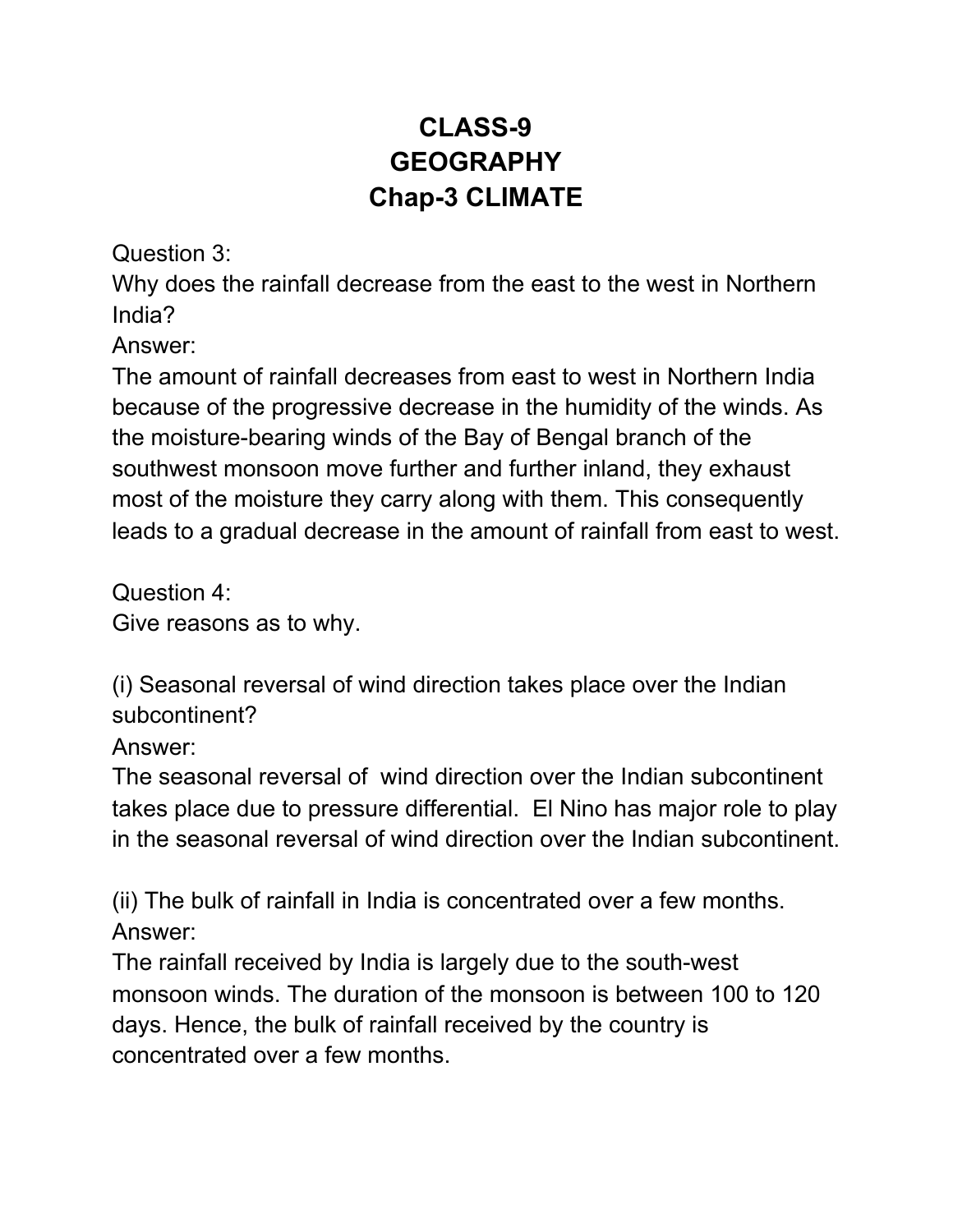(iii) The Tamil Nadu coast receives winter rainfall. Answer:

During the winter season, north-east trade winds prevail over India. They blow from land to sea and hence, for most part of the country, it is a dry season. However, the Tamil Nadu Coast receives winter rainfall due to these winds. This is because in this region these winds blow from sea to land, thereby carrying moisture along with them.

(iv) The delta region of the eastern coast is frequently struck by cyclones.

Answer:

The delta region of the eastern coast of India is frequently struck by cyclones. This is because the cyclonic depressions that originate over the Andaman Sea are brought in by the sub-tropical easterly jet stream blowing over peninsular India during the monsoon as well as during the October to November period.

(v) Parts of Rajasthan, Gujarat and the leeward side of the Western Ghats are drought-prone.

Answer:

Parts of Rajasthan, Gujarat and the leeward side of the Western Ghats are drought-prone because of the scanty rainfall received by these regions during the monsoon rains. The progressive decrease in the humidity of the winds of the Bay of Bengal branch causes the amount of rainfall to decrease from east to west in northern India. As the leeward side is the rain-shadow area, the regions lying in this region receive very little rain from the Arabian Sea branch. It is the windward side of the Ghats that receives the maximum rain.

Question 5:

Describe the regional variations in the climatic conditions of India with the help of suitable examples.